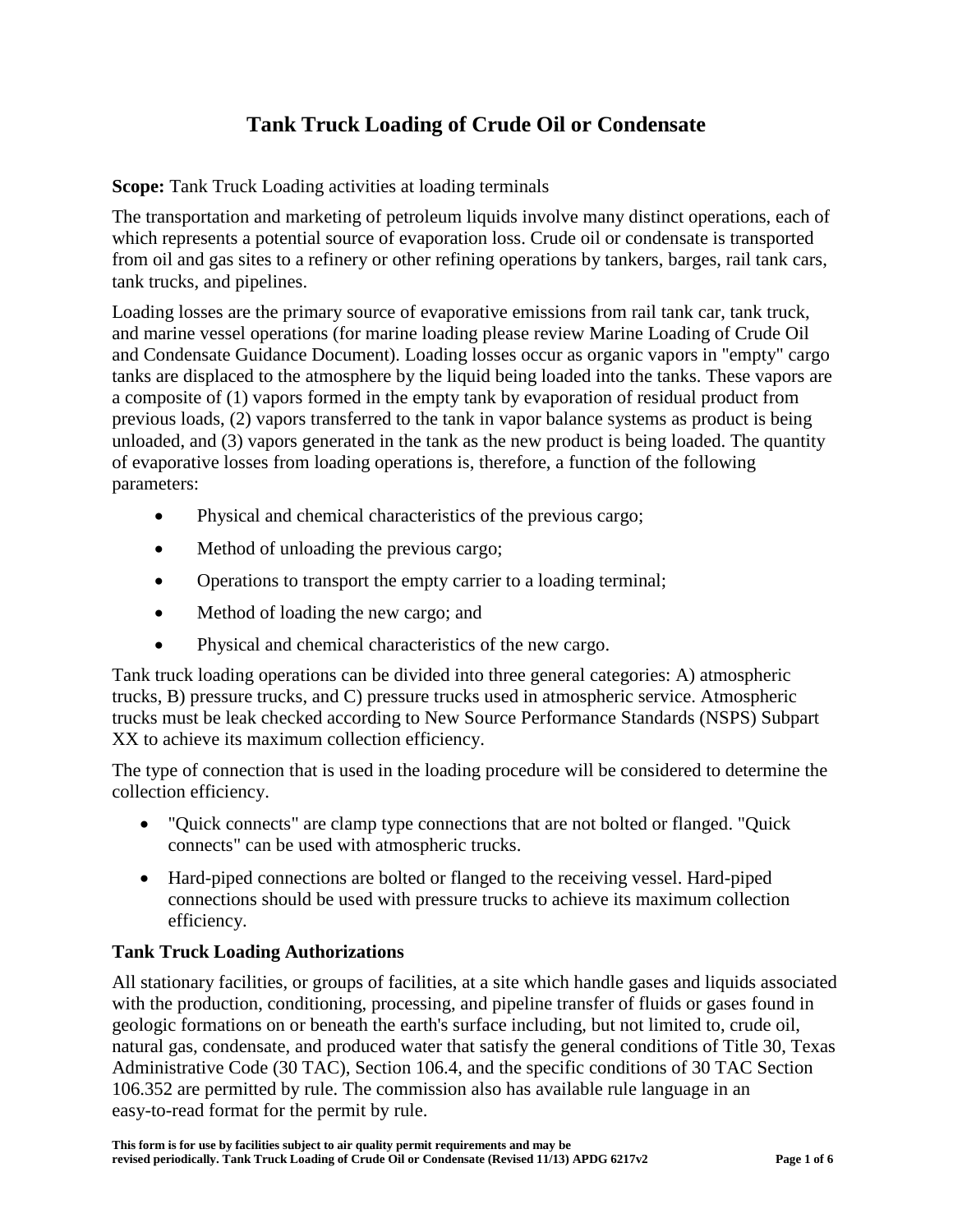For all new projects and dependent facilities not located in the Barnett Shale counties, the current 106.352 subsection (l) is applicable, which contains the previous requirements of 106.352.

For projects located in one of the Barnett Shale counties which are constructed or modified on or after April 1, 2011 subsections (a)-(k) apply.

Other permits by rule which may be used for tank truck loading but are not commonly seen are 106.261, 106.262, 106.472, and 106.473.

If a site does not qualify for a PBR, it may be authorized by a standard permit. Sites constructed prior to April 1, 2011 may be authorized using the Oil and Gas Standard Permit (30 TAC 116.620, effective January 11, 2000). For sites in one of the Barnett Shale counties constructed or modified on or after April 1, 2011, the site is subject to the requirements of the Air Quality Standard Permit for Oil and Gas Handling and Production Facilities.

# **Loading Loss Equation**

Loading calculations are listed in AP-42, Chapter 5, Section 5.2: Transportation and Marketing of Petroleum Liquids.

Emissions from loading petroleum liquid can be estimated using the following equation:

$$
L_L = 12.46 \frac{SPM}{T}
$$

Where:

- $L_{L}$  = loading loss, pounds per 1000 gallons (lb/10<sup>3</sup> gal) of liquid loaded
- $-S = a$  saturation factor (see Table 5.2-1 and discussion below)
- $P =$  true vapor pressure of liquid loaded, pounds per square inch absolute (psia) (see Section 7.1, "Organic Liquid Storage Tanks")
- $-M =$  molecular weight of vapors, pounds per pound-mole (lb/lb-mole) (see Section 7.1, "Organic Liquid Storage Tanks")
- T = temperature of bulk liquid loaded,  ${}^{\circ}R$  ( ${}^{\circ}F + 460$ )

Emissions are broken down into short-term emissions (lb/hr) and annual emissions (tons/year). Short-term emissions should be estimated by using the maximum expected vapor pressure and temperature of the compound being loaded and the maximum expected pumping rate being used to fill the container (loading tank truck). Annual emissions should be estimated by using the average annual temperature and corresponding vapor pressure of the compound and the expected annual throughput of the compound.

We recommend using maximum temperature of 95<sup>o</sup>F or maximum operating temperature (whichever is greater) and corresponding vapor pressure of the compound being loaded to calculate short term emissions. If maximum temperature is less than 95°F, please provide detailed justification on maximum temperature and corresponding vapor pressure used in short term emission calculation.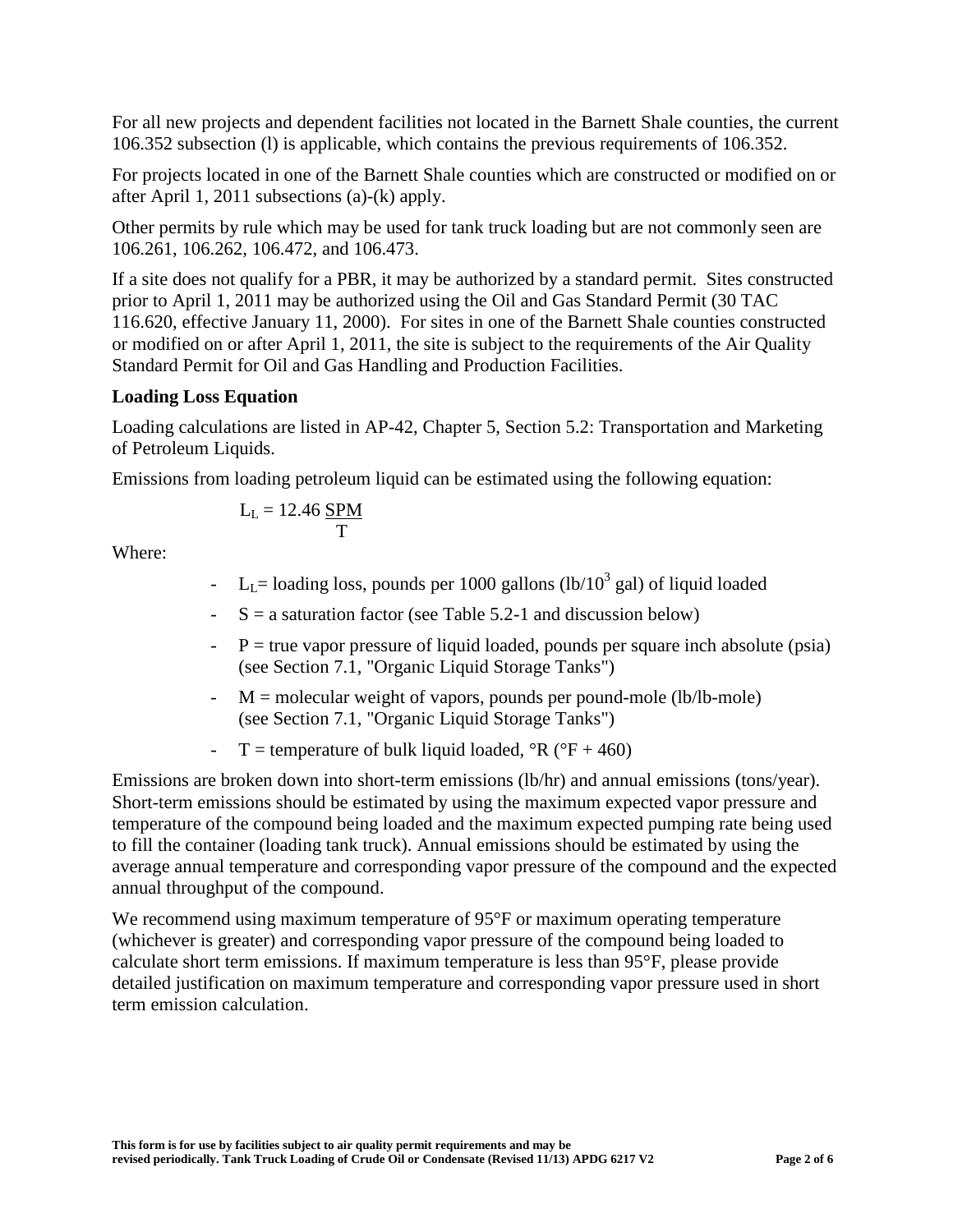#### **Saturation Factor**

Submerged tank truck loading is the minimum level of control required. The two types of submerged loading are the submerged fill pipe method and the bottom loading method. In the submerged fill pipe method, the fill pipe extends almost to the bottom of the cargo tank.

In the bottom loading method, a permanent fill pipe is attached to the cargo tank bottom. During most of submerged loading by both methods, the fill pipe opening is below the liquid surface level. Liquid turbulence is controlled significantly during submerged loading, resulting in much lower vapor generation than encountered during splash loading.

The saturation factor, S, represents the expelled vapor's fractional approach to saturation, and it accounts for the variations observed in emission rates from the different unloading and loading methods. The loading calculation requires the use of a Saturation Factor (S factor) listed in Table 5.2-1, Saturation (S) Factors for Calculating Petroleum Liquid Loading Losses.

The S factor of 0.6 should be used if the tank truck is in "dedicated normal service". Dedicated normal service means the tank truck is used to transport only one product or products with similar characteristics (petroleum products with similar API gravity, molecular weight, vapor pressure).

Submerged loading: dedicated normal service,  $S$  factor = 0.6

The S factor of 1.0 should be used if the loading vapors are returned back to the tank truck when it is unloaded to a storage tank or other vessel.

```
Submerged loading: dedicated vapor balance, S factor = 1.0
```
# **Capture/Collection techniques and efficiency**

The overall reduction efficiency should account for the capture efficiency of the collection system as well as both the control efficiency and any downtime of the control device. Measures to reduce loading emissions include selection of alternate loading methods and application of vapor recovery equipment.

Please note, not all of the displaced vapors reach the control device, because of leakage from both the tank truck and collection system. The following are the acceptable capture / collection efficiencies to be used in the emission calculations:

- 70% capture/collection efficiency for trucks that are not leak tested.
- 98.7% capture/collection efficiency for trucks that are leak tested based on EPA standards (NSPS Subpart XX).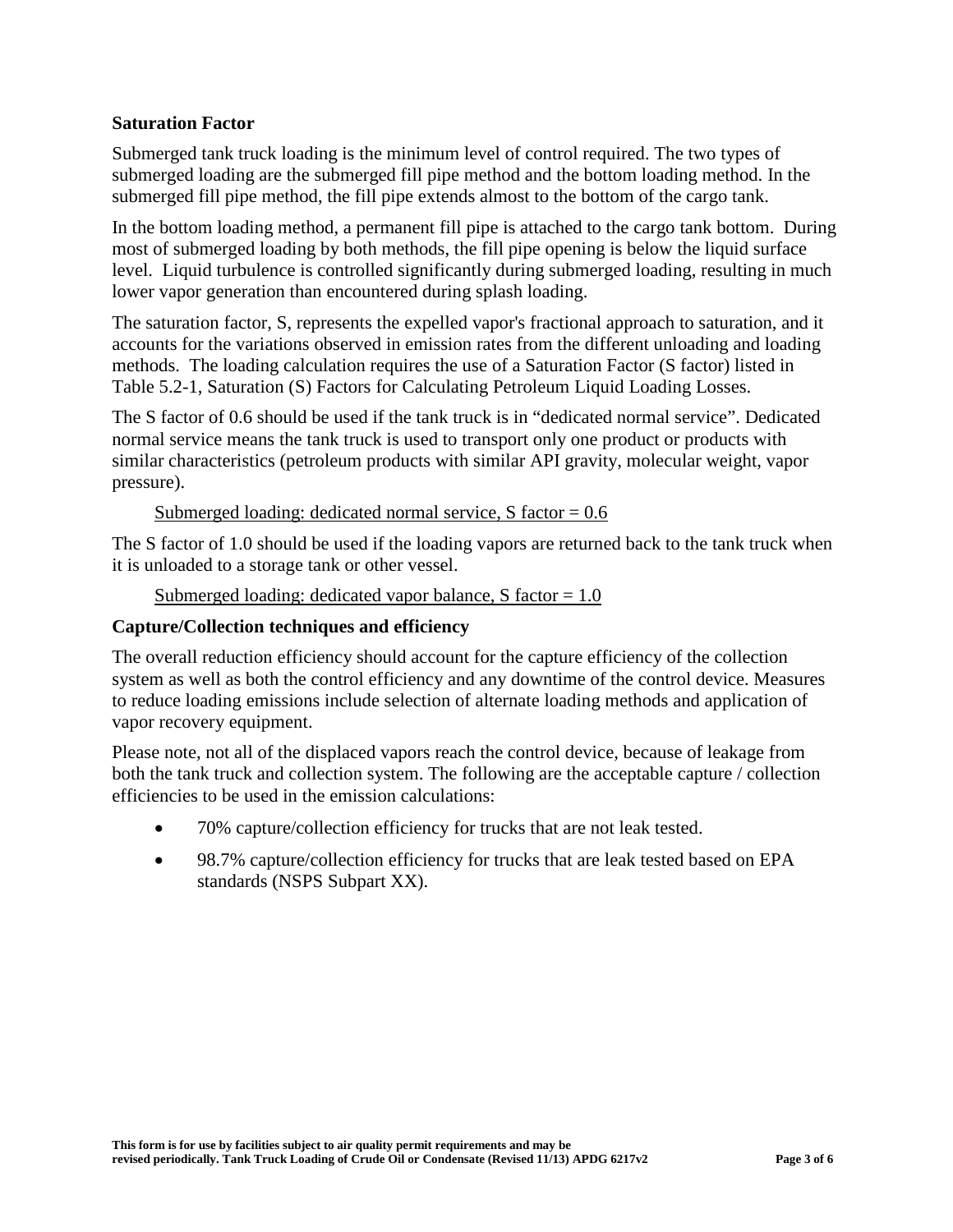- 99.2% capture/collection efficiency for trucks that pass MACT-level annual leak test (not more than 1 inch water column pressure change in 5 minutes after pressurizing to 18 inches water followed by pulling a vacuum of 6 inches water).
- 100% capture/collection efficiency if a blower system is installed which will produce a vacuum in the tank truck during all loading operations. A pressure/vacuum gauge shall be installed on the suction side of the loading rack blower system adjacent to the truck being loaded to verify a vacuum in that vessel. Loading shall not occur unless there is a vacuum of at least 1.5 inch water column being maintained by the vacuumassist vapor collection system when loading trucks. The vacuum shall be recorded every 15 minutes during loading.

## **Uncollected Loading Emissions**

Uncollected loading emissions are referred to as loading fugitives and are listed as a separate emission point or source. Uncollected loading emissions  $(L<sub>LF</sub>)$  can be estimated using the following expression:

$$
L_{LF} = (L_{L}) \underbrace{(1 - Collection Efficiency)}_{100}
$$

## **Control techniques and control efficiencies**

Emissions from controlled loading operations can be calculated by multiplying the uncontrolled emission rate calculated in the loading loss equation  $(L<sub>L</sub>)$  by an overall reduction efficiency term:

$$
Emissions = (LL) (Collection Efficiency) (1 - Control Efficiency)
$$
  
100 100

- Flares Flares must meet 40 CFR 60.18 requirements of minimum heating value of waste gas and a maximum flare tip velocity. Flares can have a control efficiency of 99% for compounds with three or fewer carbon atoms such as methanol, ethanol, propanol, ethylene oxide, propylene oxide, ethylene, propylene, and propane. For any other organic compounds, the maximum efficiency that can be claimed is 98%.
- Thermal oxidizers must be designed for the variability of the waste gas stream and basic monitoring which consists of temperature monitor that indicates the device is achieving a satisfactory minimum temperature. Justification needs to be provided for control efficiencies claimed > 99%.
- Carbon Systems Can claim up to 98% control efficiency. The carbon system must have an alarm system that will prevent break through.
- Vapor Recovery Units (VRU) Can claim up to 100% control. Designed systems claiming 100% control must submit the requirements found in the Vapor Recovery Unit Capture/Control Guidance.

Note: Loading cannot occur while the control system is off-line.

Vapor balancing is NOT a form of control; it is only a capture technique.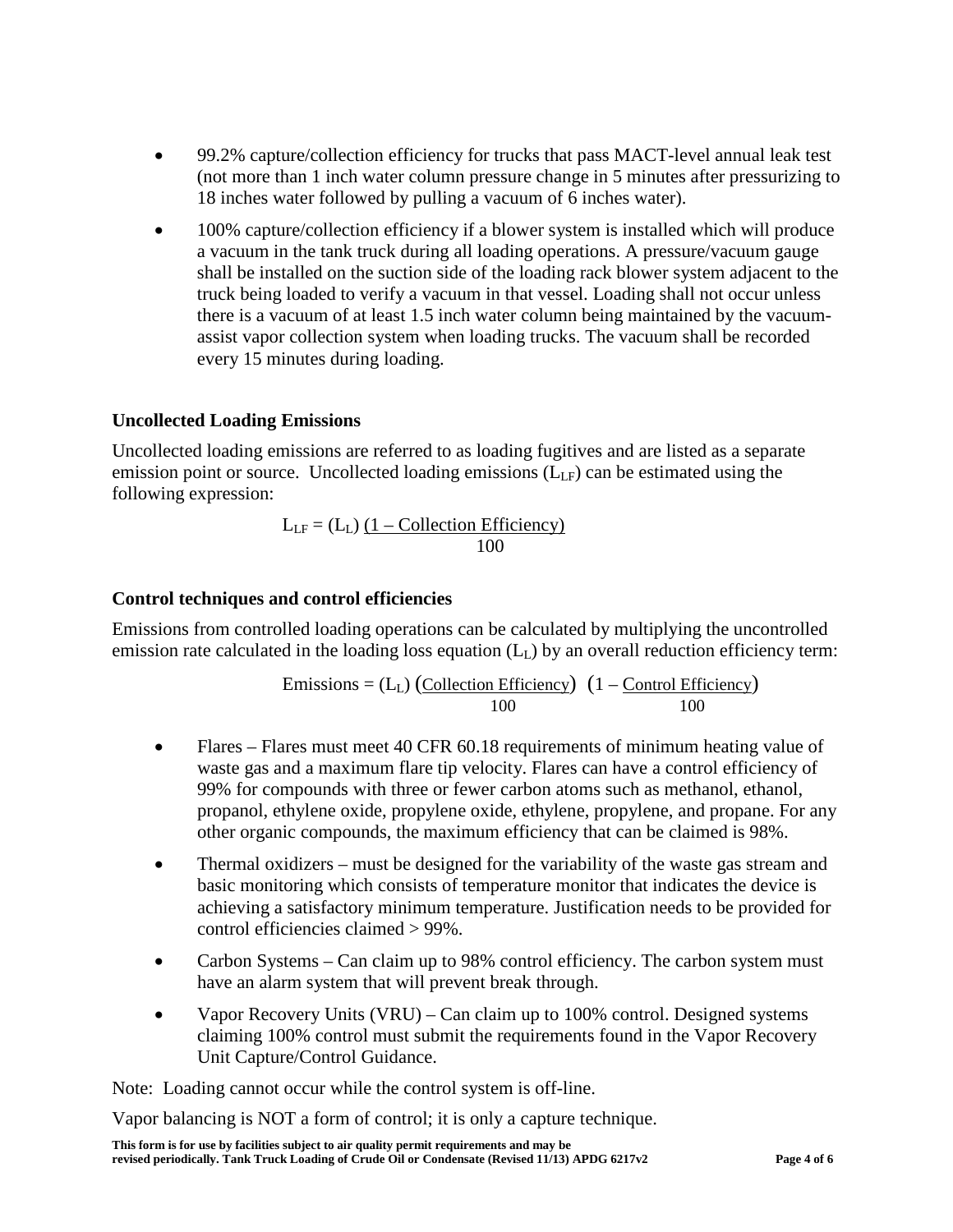#### **Sample Calculation:**

#### Annual Loading Losses

The following example is based on truck loading 5,500,000 gallons of crude oil (RVP 5) at a loading rack. It is submerged loading with dedicated normal service. The true average vapor pressure of the liquid loaded is 3.4 psia; the vapor molecular weight is 50 lb/lbmol; and the annual temperature of the bulk liquid loaded is 70°F.

> $L_L = 12.46$  SPM T Where:  $S = 0.6$  for submerged loading, dedicated normal service  $P = 3.4$  psia  $M = 50$  lb/lb-mol  $T = 530^{\circ}R(70^{\circ}F)$

LL = 12.46 (0.6) (3.4) (50) = 2.40 *lb/103 gallons liquid loaded* 530

Total annual crude oil uncontrolled emissions =

$$
\left(\frac{2.40 \, lb}{1000 \, gal}\right) \left(\frac{5,500,000 \, gal}{yr}\right) \left(\frac{ton}{2000 \, lb}\right) = 6.60 \, \frac{tons}{yr}
$$

Assume loading into trucks that are leak tested based on NSPS Subpart XX with capture efficiency of 98.7% and captured emissions are routed to flare with control efficiency of 98%.

Annual uncollected loading loss emissions (at the loading terminal)  $=$ 

 $(6.60 \text{ tons/yr}) * (1 - 0.987) = 0.09 \text{ tons/yr}$ 

Annual controlled loading loss emissions =

$$
(6.60 \text{ tons/yr}) * (0.987) * (1-0.98) = 0.13 \text{ tons/yr}
$$

#### Short-Term Loading Losses

Use the maximum filling rate, maximum temperature and corresponding true vapor pressure to calculate the maximum short-term emissions. At 100°F, the maximum vapor pressure is 5.70 psia. At this terminal, 50,000 gallons of crude oil (RVP 5) can be loaded in one hour.

> LL = 12.46 (0.6) (5.70) (50) = 3.80 *lb/10<sup>3</sup> gallons liquid loaded* 560

Total short term uncontrolled emissions =

$$
\left(\frac{3.80 \; lb}{1000 \; gal}\right) \left(\frac{50,000 \; gal}{hr}\right) = 190 \; lb/hr
$$